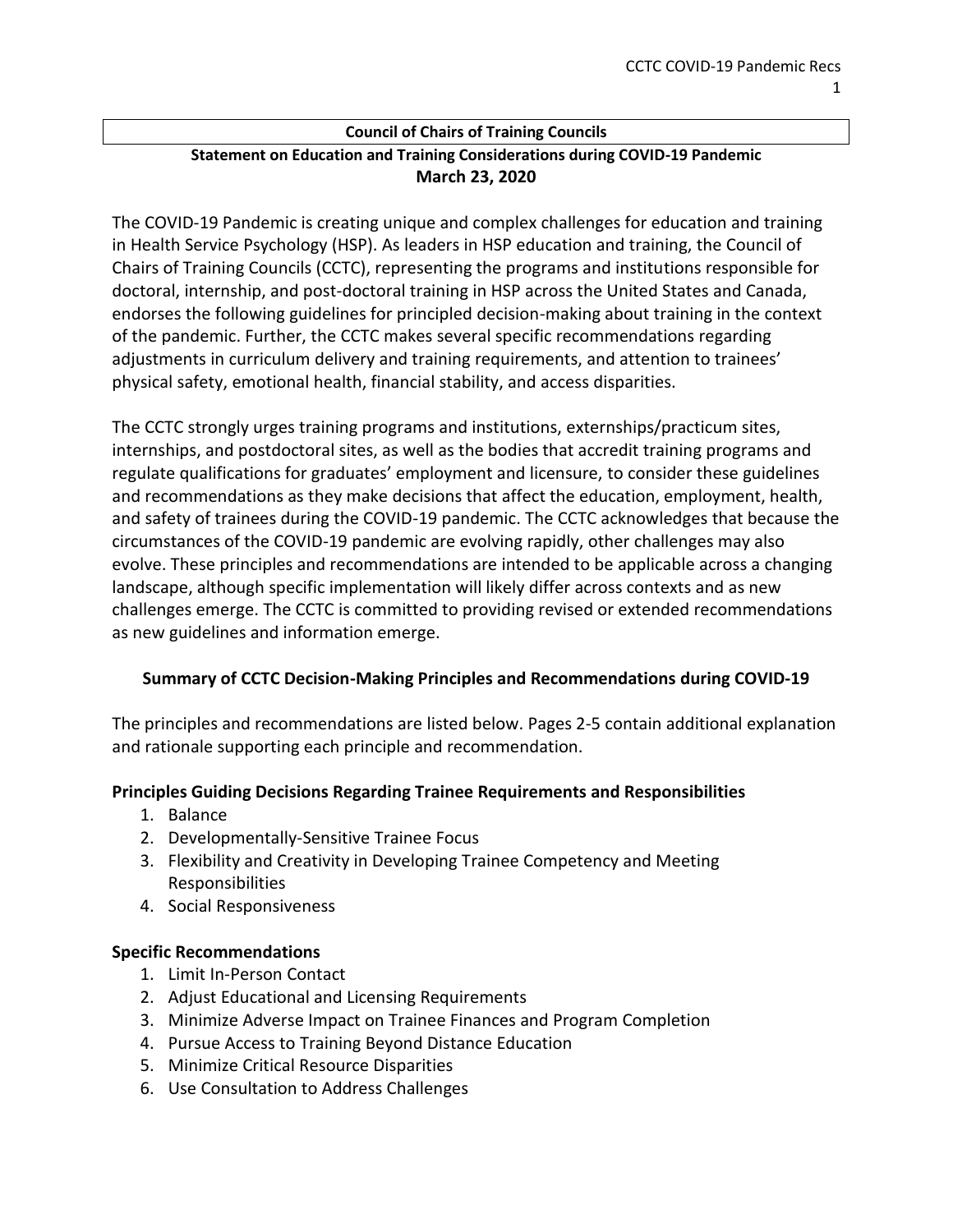### **Explanation of CCTC Decision-Making Principles and Recommendations during COVID-19**

### **Principles Guiding Decisions Regarding Trainee Requirements and Responsibilities**

The complex and rapidly changing nature of the COVID-19 pandemic has required modifications to many well-established training policies and practices. In the face of this unique situation, the CCTC endorses four key principles that should guide decisions about trainee responsibilities, requirements, and expectations during the COVID-19 pandemic.

1. **Balance** – One critical challenge concerns how doctoral programs, universities, externship/practicum sites, internships, and postdoctoral sites make decisions that consider the identities and roles of individuals who are simultaneously trainees and valuable contributors to the education, research, and healthcare community. The CCTC recognizes the need to strive for balance across these roles as well as many domains: the responsibility of training programs/sites to provide education and patient care; the duty to attend to ethical and legal issues; the necessity of attending to accreditors and regulators who guide and monitor programs and trainee preparation to work in health service psychology; and the importance of balancing training and service delivery needs with personal and public health and safety.

*The CCTC urges decision-makers to strive for balanced consideration of all relevant issues, weighing the relative risks and benefits of their decisions to trainees, as well as their patients/clients, students, and others. The CCTC acknowledges that decisions must rest on the foundation of ethical standards and place high priority on the health and safety of trainees and the individuals they serve.*

**2. Developmentally-Sensitive Trainee Focus** – Despite attempts to consider multiple and sometimes competing interests, needs, and responsibilities, achieving balanced decisionmaking may not always be straightforward. As educators and trainers, however, we must always place high priority on our trainees. Part of this focus on trainees includes recognition of training as a developmental process. Trainees will vary in developmental level and their response to expectations and responsibilities in the context of the COVID-19 pandemic may also vary with developmental level.

*The CCTC urges that decision-makers, when faced with situations in which balance may not be possible, prioritize the needs of trainees, including the need to gain training experiences, develop competencies, maintain health and well-being, and make adequate progress toward degree completion and career entry. Training programs and sites may need to seek alternative ways to meet the needs of trainees' patients/clients and students, the needs of training sites, and program requirements. The CCTC further urges decision-makers to consider trainees and expected responsibilities during COVID-19 in the context of their developmental level. It is also important to highlight this time as an opportunity for trainees to gain real-life experience and exposure to difficult decisions and situations.*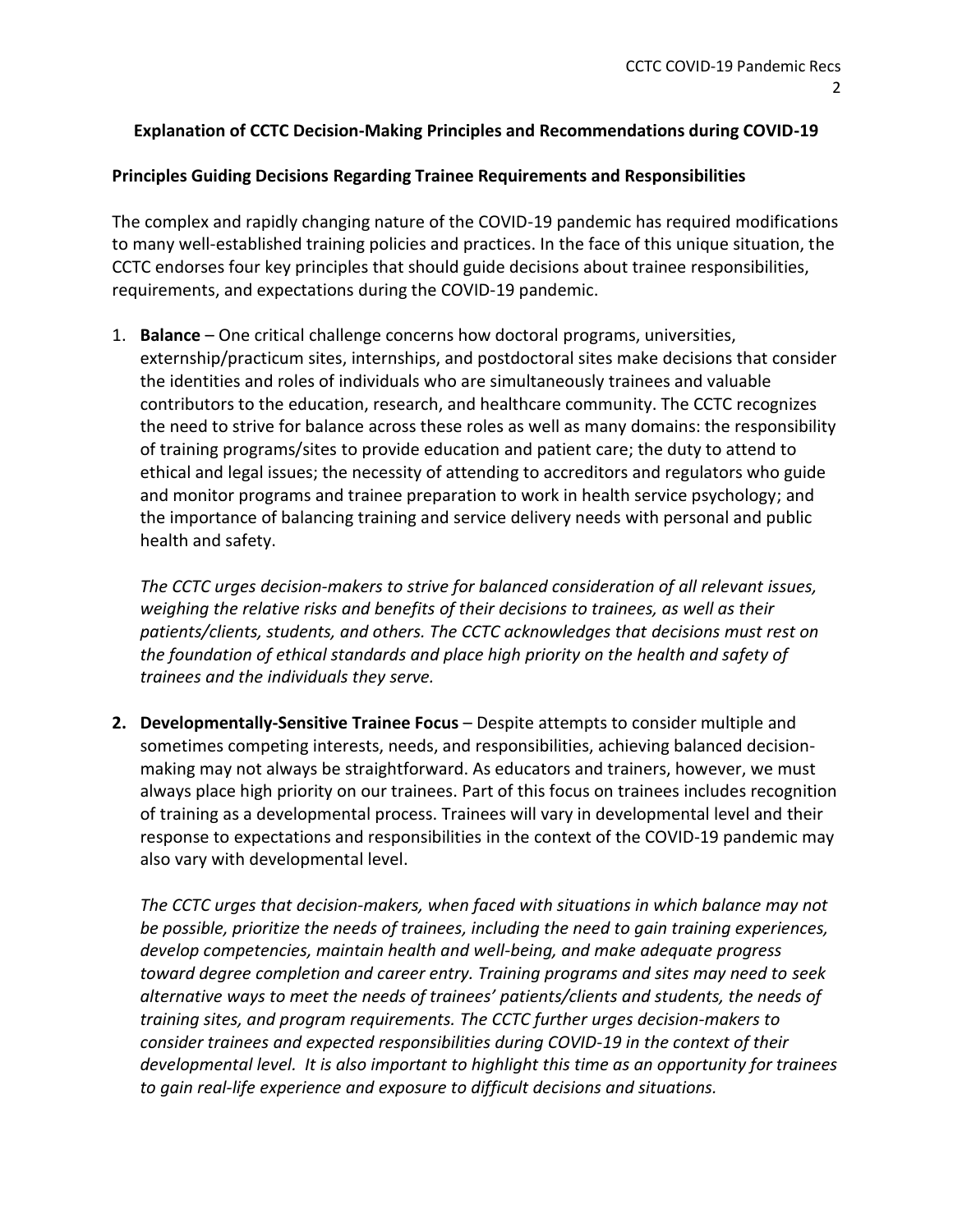3. **Flexibility and Creativity in Developing Trainee Competency and Meeting Responsibilities** – In the context of a unique and rapidly changing landscape, all are being called upon to make decisions and work with constraints that have never been encountered before. Training programs and sites cannot rely solely on usual practices, but rather, must use best practices as a starting point and think flexibly about how to accomplish HSP training, trainee emotional and physical health, patient/client care, student education, research, and other tasks that are typically part of HSP trainees' responsibilities.

*The CCTC urges decision-makers to be flexible and creative in their approach to balancing trainees' multiple needs with the needs of patients/clients, students, and training sites. Decision-makers are urged to consider novel methods of instruction, patient/client care, research, etc. that may be necessary in the context of the pandemic. Although some of these methods may be less-established or fall short of what is ideal, they may provide a way to maximize balance. The CCTC further urges that decision-makers evaluate trainee competencies and qualifications for internship, employment, and licensure, as well as programs' adherence to accreditation standards, in ways that acknowledge the need for flexibility during the COVID-19 pandemic.*

*4.* **Social Responsiveness** – The CCTC recognizes that the differential needs of trainees and patients/clients are underscored by inequities propagated by differences in gender, physical status, spirituality/religion, sexual orientation and sexual identity, race/ethnicity, socioeconomic status, ability/disability, age, and others factors that necessitates a *socially sensitive response*.

*The CCTC urges decision-makers to calibrate their response to individuals' unique situations with a social justice lens that is flexible enough to provide individuals with measured expectations regarding trainee and patient/client needs. We specifically urge decisionmakers to recognize that trainees, by virtue of their status, experience a power differential that may make it difficult for them to advocate for their own needs. Thus, these needs must be protected by those who have more power and responsibility over their training.* 

#### **Specific Recommendations**

1. **Limit In-Person Contact** – Based on the principles of *social responsiveness* and sensitivity to the vulnerable position of trainees, *balance* of training considerations and service delivery responsibilities with trainee and public safety, and *trainee focus,* and given the current and growing risk for exposure to COVID-19, the *CCTC strongly recommends that during the period of active novel coronarivus spread, training sites limit or halt trainees' in-person contact and, whenever possible, allow trainees to conduct their work remotely* (e.g., work from home, provide telehealth from a remote location, receive supervision via teleconference), in accordance with the latest local, state, and national policies and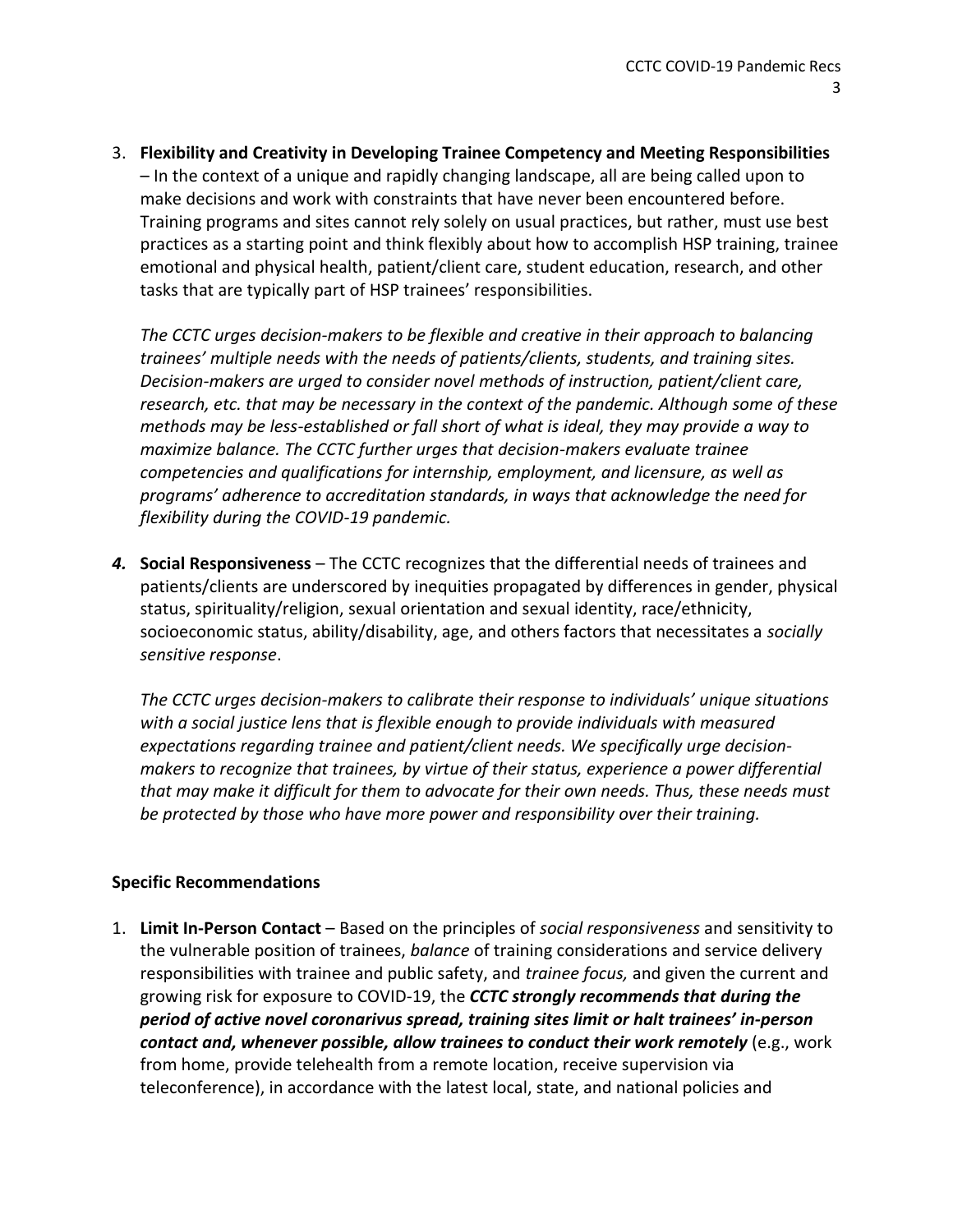guidelines. Although there may be unique circumstances in which trainees are considered essential in the provision of services that require in-person contact, these circumstances should be atypical and time-limited. The CCTC recommends that essential services be provided by administration, faculty, and staff.

- 2. **Adjust Educational and Licensing Requirements** Consistent with the principles of *trainee focus* and *creativity/flexibility*, the *CCTC recommends that accrediting bodies and licensing boards identify educational and licensing requirements that may be impacted by the COVID-19 pandemic and adjust requirements in ways that retain a focus on trainee educational experiences and competencies without needlessly disadvantaging trainees impacted by the pandemic*. For example, accrediting bodies and licensing boards are strongly encouraged to be flexible with requirements for in-person supervision and direct observation of clinical practice, such as allowing for tele-supervision, innovative forms of observations (e.g., joining services delivered by telehealth), and counting a variety of telehealth activities (e.g., telephone check-ins, telephone therapy, video therapy) for internship, graduation, and licensure. Similarly, given that testing centers are closed and individuals are currently unable to take the Examination for Professional Practice in Psychology (EPPP), licensing boards and employers should consider allowing for flexibility in timelines for HSP employment and licensure. Notably, the impact of the COVID-19 pandemic is likely to be seen in the educational records of trainees at all points of training during 2020, from beginning graduate students to post-doctoral trainees. Whereas many pandemic-related training gaps will be remediated during subsequent training, this may be less feasible for more advanced trainees. Accrediting bodies and licensing boards are urged to take this into account in their evaluation of training programs and licensure applicants. The CCTC acknowledges that any adjustments or allowances of requirements for licensing must be balanced with the need to assure sufficient minimum competencies for independent practice; standards should not be comprised even when requirements are adjusted for the unique circumstances associated with the pandemic.
- 3. **Minimize Adverse Impact on Trainee Finances and Program Completion** Given that the COVID-19 pandemic may interfere with trainees' opportunities to meet requirements within expected time frames, training sites may need to consider extending training schedules and adjusting start and end dates for internship, graduation, and post-doctoral positions. Similarly, the transition of many universities to distance education during Spring, 2020, will necessarily impact the ways that courses help trainees develop knowledge and competencies. The *CCTC strongly recommends that sites take all possible steps to minimize adverse impact on trainee finances and completion of internship, doctoral program, and licensure requirements*. The CCTC acknowledges that training programs and sites may have limited flexibility in extending paid training positions, but recommends that sites follow the principles of *flexibility and creativity*, *trainee focus*, and *social responsiveness* to explore and implement ways to help trainees make timely progress in developing knowledge and skills competencies and meeting program requirements with a measure of financial security. It is normal for trainees to be quite anxious during this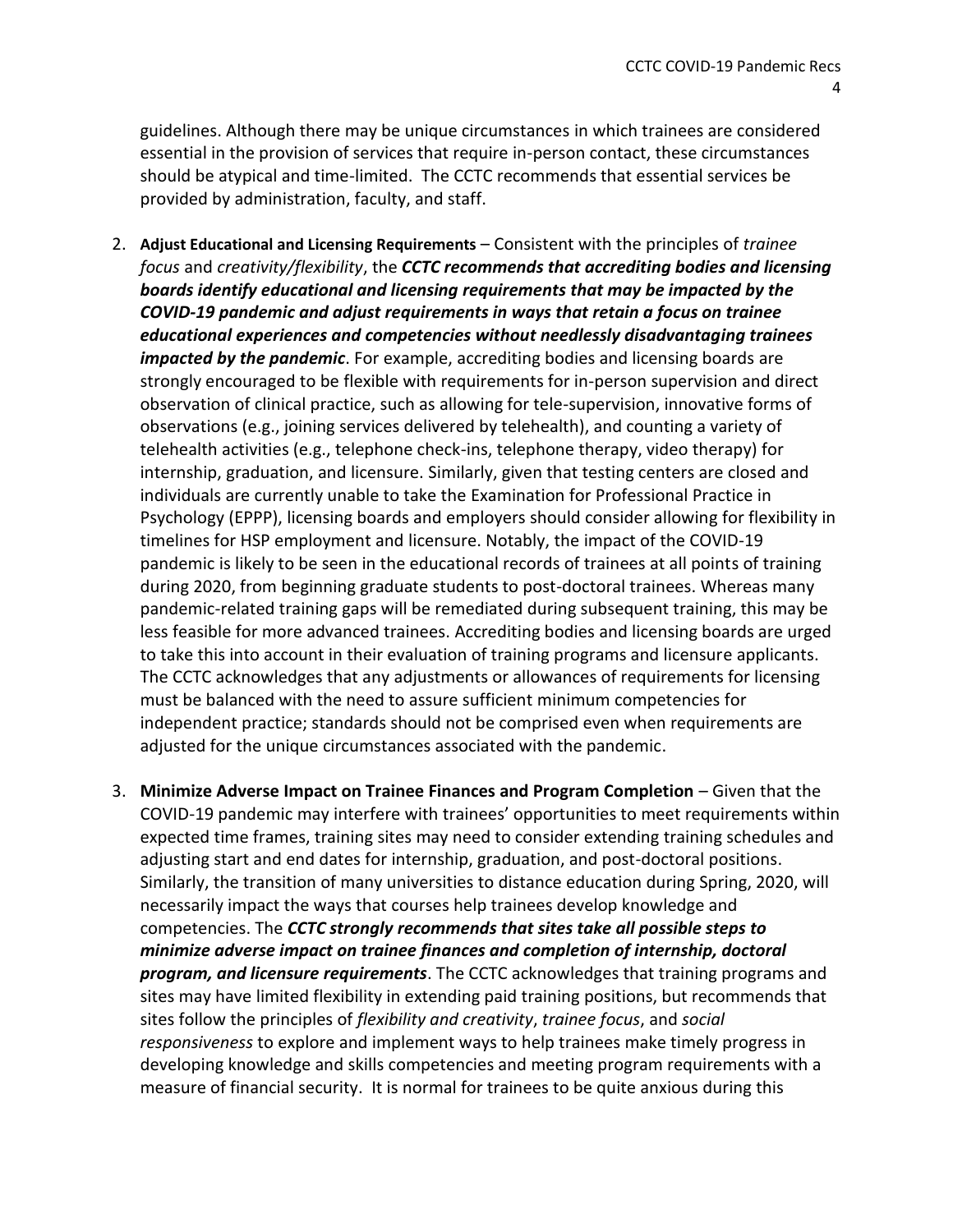uncertain time and CCTC recommends that all communications be as clear and calm as possible.

- 4. **Pursue Access to Training Beyond Distance Education** Because doctoral coursework has moved almost entirely to distance education in response to the COVID-19 pandemic, trainees may not have the opportunity to gain experiences in areas that do not easily lend themselves to distance delivery, such as psychological and neuropsychological assessment or in-person research data collection. Using the principles of *flexibility and creativity* and *developmentally-sensitive trainee focus*, the *CCTC strongly recommends that the training community work together to explore alternatives for training and education that does not easily lend itself to distance delivery*. Academic programs are urged to explore using webbased systems for data collection, test administration, and scoring, and publishers are strongly encouraged to provide reduced or no-cost access to their products during the pandemic. Existing strategies designed to teach assessment to individuals with disabilities (e.g., [https://www.apa.org/pi/disability/resources/publications/testing-handbook\)](https://www.apa.org/pi/disability/resources/publications/testing-handbook) can provide important guidance in developing alternatives to traditional, in-person assessment. Internships are also encouraged to recognize trainees' limited ability to obtain these types of experiences during the COVID-19 pandemic and, especially for trainees who submit internship applications in Fall, 2020, to be willing to share responsibility for trainees' competency development in these areas.
- 5. **Minimize Critical Resource Disparities** Trainees' ability to participate effectively in their educational opportunities and meet responsibilities for research, teaching, and clinical service during the COVID-19 pandemic will rely on their access to resources such as internet connectivity, computing hardware and software, and privacy. Using the principles of *social responsiveness* and *flexibility and creativity*, the *CCTC urges training programs to recognize that trainees and patients/clients may have differential access to resources and minimize critical resource disparities*. For example, training programs and sites are encouraged to provide trainees with laptop computers if needed to allow remote access to patients/clients, courses, and other educational resources; to help trainees identify ways to engage in education and service delivery (e.g., securing free internet access available during the pandemic, exploring creative ways to find a private space for patient/client telehealth sessions); and to allow trainees to work with the resources available to patients/clients (e.g., telephone when internet or video access is not available). Training sites are also strongly encouraged to ensure that trainees and staff have access to training in telehealth and remote technologies as needed to conduct service delivery, supervision, teaching, and other work tasks.
- 6. **Use Consultation to Address Challenges** The COVID-19 pandemic presents unprecedented challenges that will require novel and creative solutions. The *CCTC strongly urges training community members to consult actively and often as they address challenges in their programs, institutions, training sites, and jurisdictions*. Issues that are novel to one training site or situation may be well-known in other areas of education, or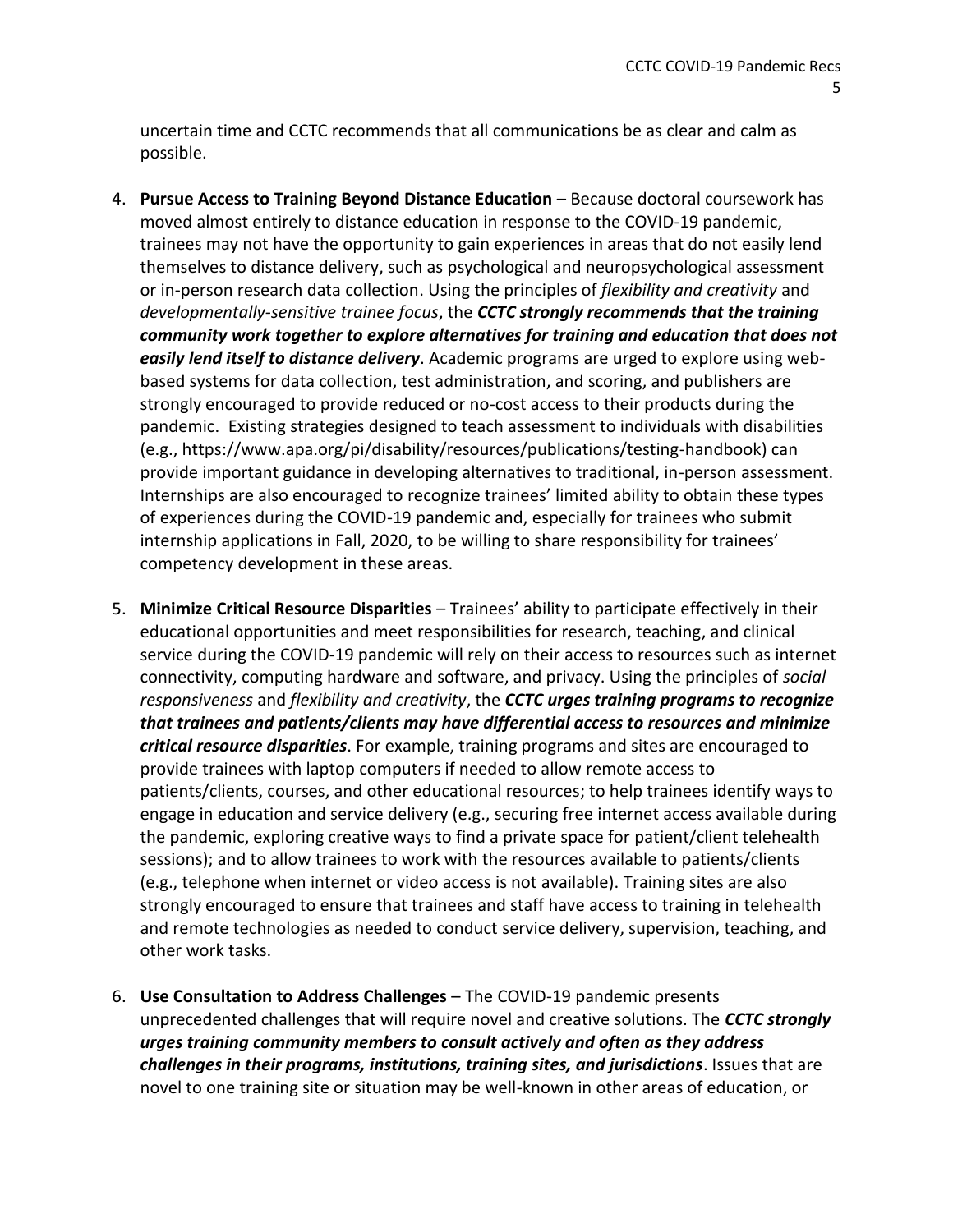outside of psychology. Solutions that are developed in one training context can be shared broadly and to benefit the entire training community. Through consultation, the education and training community can adjust training as needed during the COVID-19 pandemic in ways that are responsive to the principles of *balance*, *flexibility and creativity*, *developmentally-sensitive trainee focus*, and *social responsiveness* that the CCTC recommends guide all decision-making.

Some suggested groups who may provide helpful consultation are listed here.

- APPIC: Association of Psychology Postdoctoral and Internship Centers; <https://www.appic.org/> (e.g., New & Announcements on home page; Problem Consultation).
- APA-CoA: American Psychological Association Commission on accreditation; <https://www.accreditation.apa.org/> (e.g., COVID-19 updates on home page).

ASPPB: Association of State and Provincial Boards of Psychology; [https://www.asppb.net/.](https://www.asppb.net/)

The CCTC acknowledges that these are not the only groups who, collectively and as individuals, have been addressing important education and training issues as the COVID-19 pandemic unfolds. Training programs and sites are encouraged to reach out to training councils to which their faculty and staff belong, their national and state psychology associations, state licensing boards, and any other colleagues who are engaged in creative problem-solving during this challenging time.

#### **Council of Chairs of Training Councils Members, Spring, 2020**

**Council of Chairs of Training Councils**

Debora J. Bell, PhD, Chair

**Association of Counseling Center Training Agencies (ACCTA)** Carmen Cruz, PsyD, President **Association of Postdoctoral Programs in Clinical Neuropsychology (APPCN)** Robert L. Collins, PhD., ABPP, President **Association of Psychology Postdoctoral and Internship Centers (APPIC)** Claytie Davis III, PhD, ABPP **Association of Psychology Training Clinics (APTC)** Heidi A. Zetzer, PhD, President **Clinical Child and Pediatric Psychology Training Council (CCaPPTC)** Sharon Berry, PhD, LP, ABPP, Representative **Council for Clinical Health Psychology Training Programs (CCHPTP)** Sharon Berry, PhD, LP, ABPP, Chair **Consortium of Combined-Integrated (C-I) Doctoral Programs in Psychology (CCIDPIP)** Ken Critchfield, PhD, Chair